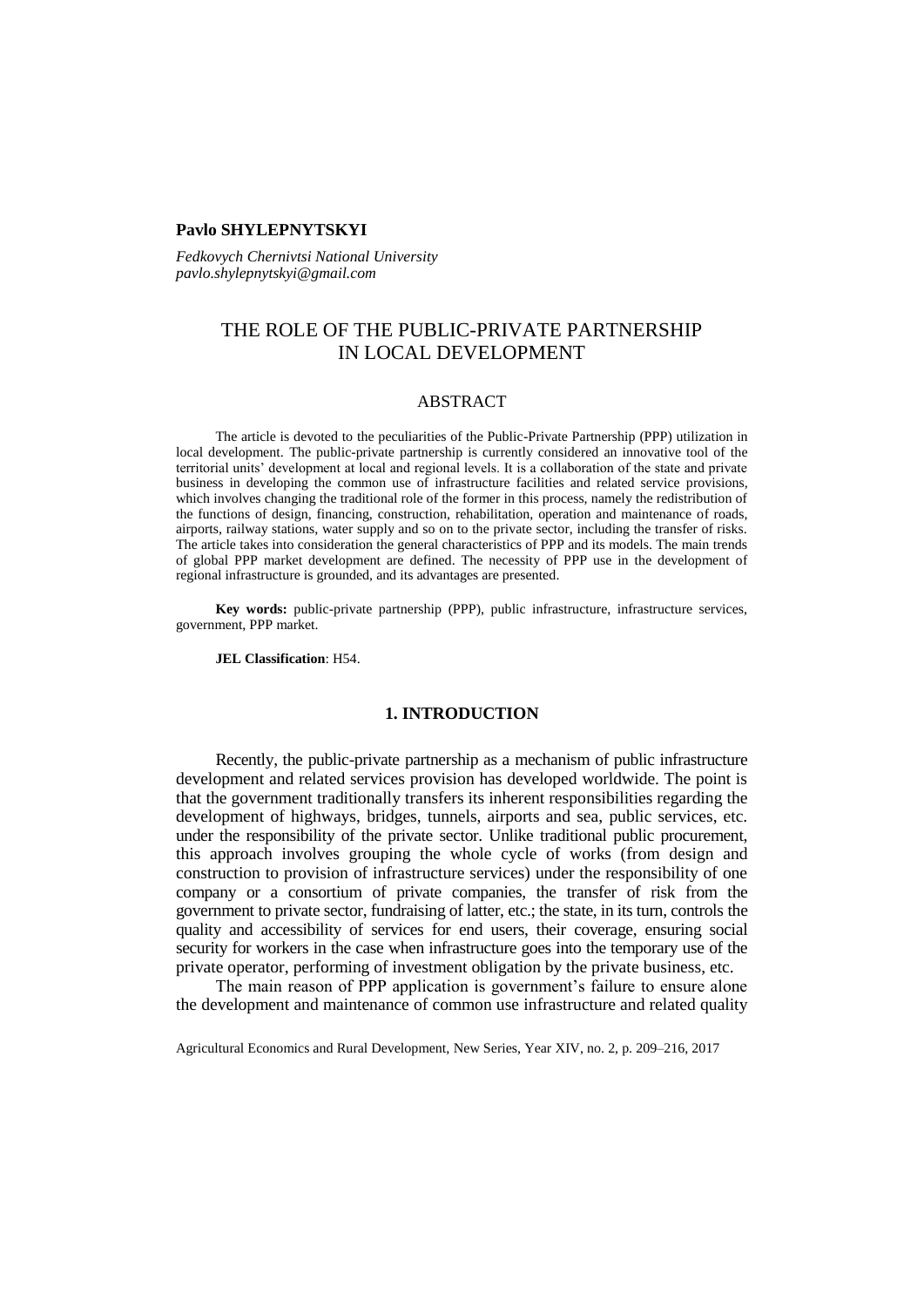services provision since the situation of infrastructure and the possibilities of the Ukrainian budget for its recovery are not adequate.

Cooperation between the public and private sectors has its own history and has been used for a long time in different countries. It is accordingly reflected in scientific achievements in this field. Specifically, these problems are investigated by scientists such as Joseph E. Stiglitz, Stephen P. Osborne, Edward R. Yescombe, Emanuel S. Savas, Michael R. Reich, Michael Geddes and others.

# **2. MATERIAL AND METHOD**

The methodological base of research is generally represented by accepted methods of scientific research. The theoretical bases are the fundamental tenets of economic theory, the theory of economic development, the institutional theory, regional economics, the theory of transaction costs, financial management, works by leading Ukrainian and foreign scholars on public-private partnership, financial management issues, and so on.

### **3. RESULTS AND DISCUSSIONS**

The relations within the public-private partnership project are presented in Figure 1.



Figure 1. Relations within public-private partnership.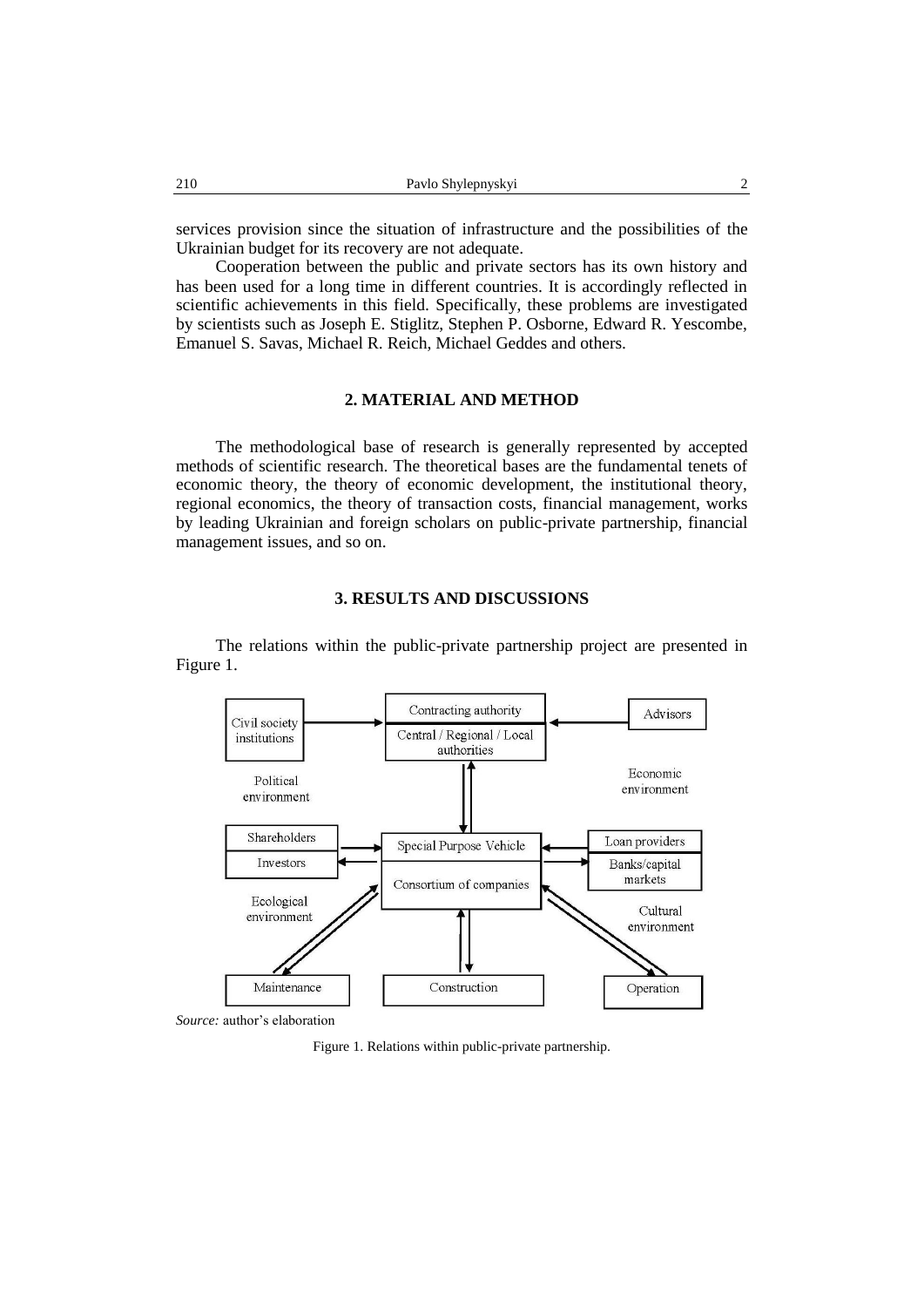The Public-Private Partnership can be defined as a set of relationships that are stable and long arising between the state through its central, regional and local authorities on the one hand, and representatives of business, civil society and local communities on the other hand about the redistribution of power to create public infrastructure, and to provide works and services that are traditionally considered a state monopoly; the settlement between the parties in this regard consists in sharing responsibilities, risks and liabilities for financial support, design, construction, maintenance, operation, ownership participation in the management and distribution of profits, based on the principles of equality, transparency, nondiscrimination, competition, efficiency and minimizing risks and costs.

There are different approaches to the classification of public-private partnership models. One of them is presented in Figure 2.



**Degree of private sector involvement**

*Source:* adapted from Canadian Council PPP 2009

Figure 2. PPP models.

It also concerns the provision of infrastructure services at local as well as at regional level. The decentralization processes that can be noticed in the developed world economies need reforms in this area, as one of the main preconditions for ensuring the competitiveness of the territory. As the experience of other countries shows, the prominent place in this belongs to the cooperation of the state and private business in the field of public infrastructure and related services under the form of public-private partnership.

Nowadays, the global PPP market is characterized by the following trends (KPMG, 2015):

- Social infrastructure PPPs have plateaued globally with transport PPPs on the rise, led by an emerging US market.
- Deal flow in the mature markets (Canada being the exception) has stagnated, particularly the UK where the Private Finance Initiative (PFI) pipeline is marginal.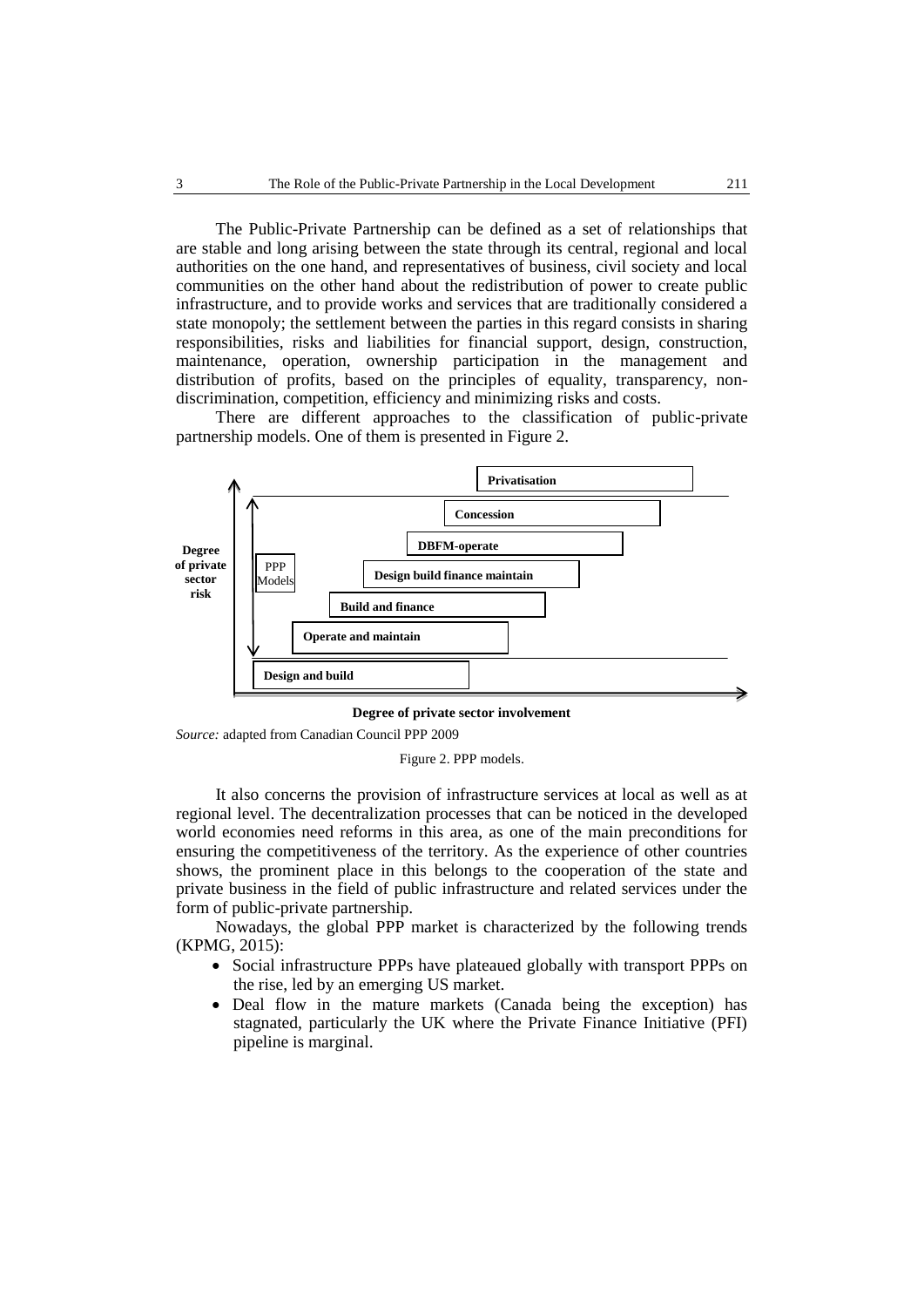- North America is fast becoming the PPP powerhouse with continuing strong Canadian and emerging US markets.
- Emerging economies, such as Brazil and India, are making a significantly greater contribution.
- Asian markets are experiencing growth, but attracting business remains challenging.
- Traditional PPP models have given way to a suite of procurement options and a variety of financing structures.
- Social infrastructure projects push service privatization further and expect improved social outcomes, with social impact investment on the rise.
- Transport projects once again look to user-pays opportunities to fund the growing fiscal gap for projects required to ensure continuing economic prosperity.
- Megaprojects, incorporating an array of additional procurement models, have emerged globally.
- A backlog in civil infrastructure maintenance is being addressed via huge multi-asset PPPs covering broad geographic regions.
- The financial crisis has resulted in higher pricing of risk within financial markets.
- Governments are looking to innovate to balance value maximization and PPP model integrity, with reduced total financing costs.
- Australia has looked to capital contribution models, while the US has adopted an array of federal support initiatives to reduce costs and incentivize PPP investment.
- The Non Profit Distribution model in the UK enhances stakeholder engagement and returns profits to the public sector.
- Funding shortfalls are motivating alternate funding mechanisms, including user-pays and general value capture.

An important factor for ensuring the country's sustainable development is a creation of conditions for economic development in the regions. The guarantee to this is the development of local public infrastructure and related services provision. That's why the level of the region's infrastructure sector development becomes a crucial factor of the territorial economy elaboration.

If we were to describe the situation in general, one can notice a paradoxical situation: with the progress in all spheres of life, especially in technological development, almost no change occurred in the field of public infrastructure and related services; government has been continuing to bear the main burden. It is too early to speak about introduction of market approaches in this area, although some tendencies are noted. In this context, Helmsing (2003) identifies two groups of forces which are crucial in the implementation of changes in local economic development. The first group refers to fundamental changes in policy development. It consists of the following components: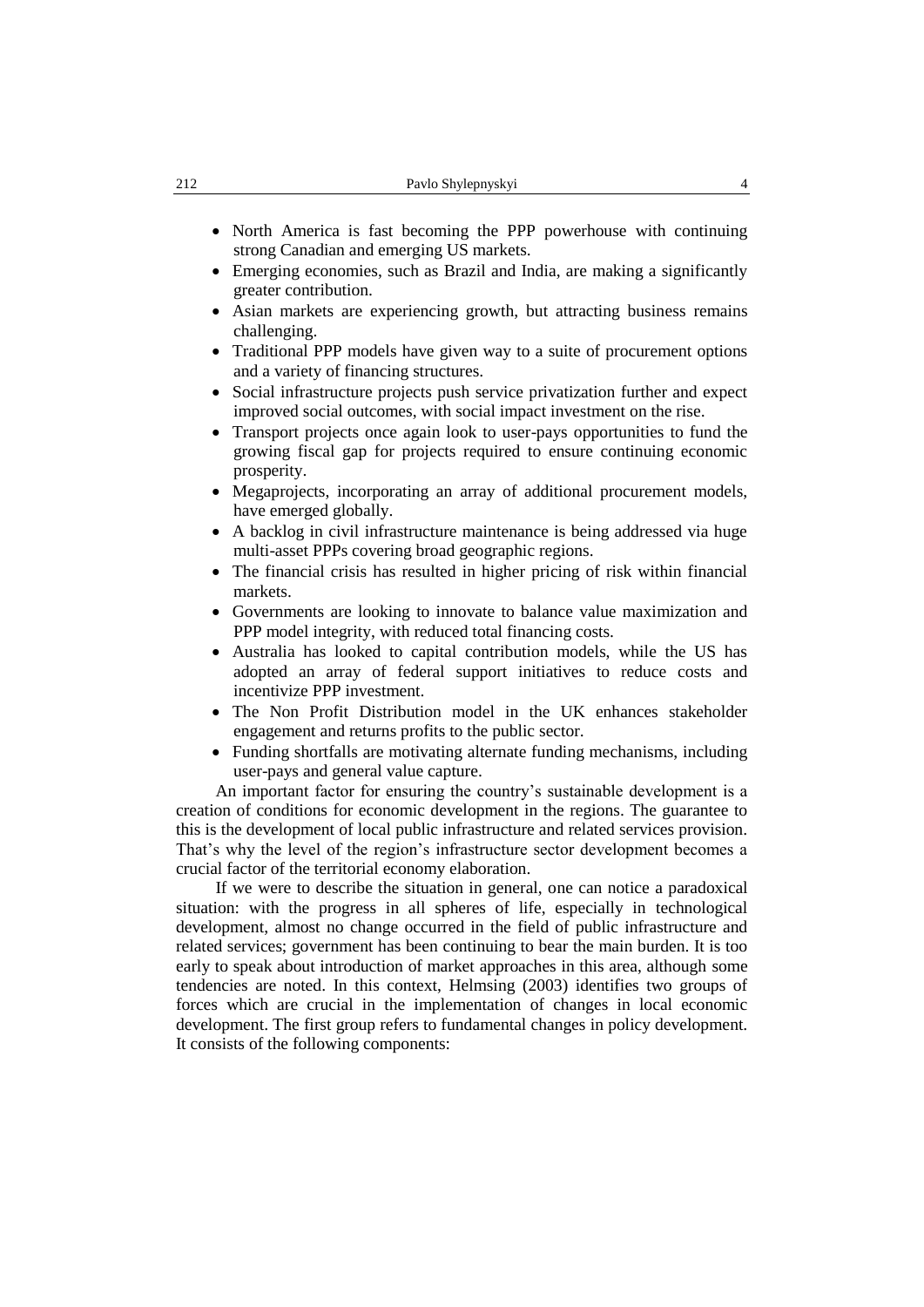1. Structural restructuring and liberalization policy. The latter implies reducing the state's role in economic and social life, including and involving the private sector in carrying out public functions under PPP form;

2. Ideological frustration by the state and its policy. This created a vacuum that is to be filled;

3. A "fatigue" of aid and the decline of official development assistance (grants, subsidies, etc.) cause the search for alternatives.

The second group of forces causing influence on local development, which Dicken (1998) called "geo-economics", includes:

1. Technology of "space reduction" in transport and communications. The point is that modern transport and communication capabilities allow for shorter way to the end user.

2. Technological and managerial changes in the production of goods and services.

3. An increasing number of people, capital and companies which are mobile in a global dimension.

As noted by many researchers, due to globalization, there is an accelerated "aging" of municipal functions of territorial units, which, in their turn, adversely affect the competitive advantage of territories. Many cities find themselves under pressure of stringent investment needs, on the one hand, as a result of new demographic, economic, social and environmental challenges, while on the other hand the key role of cities is challenged through the development of competitive, knowledge-based economies. In the year 2011, the researchers defined three critical strategic issues relating to the improvement of urban infrastructure in the so-called "New economies".

1. Increasing the capabilities of public funding by mobilizing financial resources of the private sector.

2. Improving efficiency of public finance.

3. Introducing the consumer-oriented management.

On the other hand, there is an influence of neoliberal ideas aimed at reducing the state's role in the development and growth of private sector involvement in carrying out state functions, including the development of infrastructure of common use and related services provision. As noted above, an innovative approach to development of the state infrastructure complex is to attract private capital to carry out public functions under the form of public-private partnership.

The factors influencing the initiation of partnerships between government and the private sector at the level of separate localities can be defined as follows (Cosma, 2005):

1. High growth rate of economic development which is the result of population increase and territorial expansion of cities. And this is understandable: the existing capacities of the infrastructure sector in the region make it difficult to cope with the increasing needs of the population and business.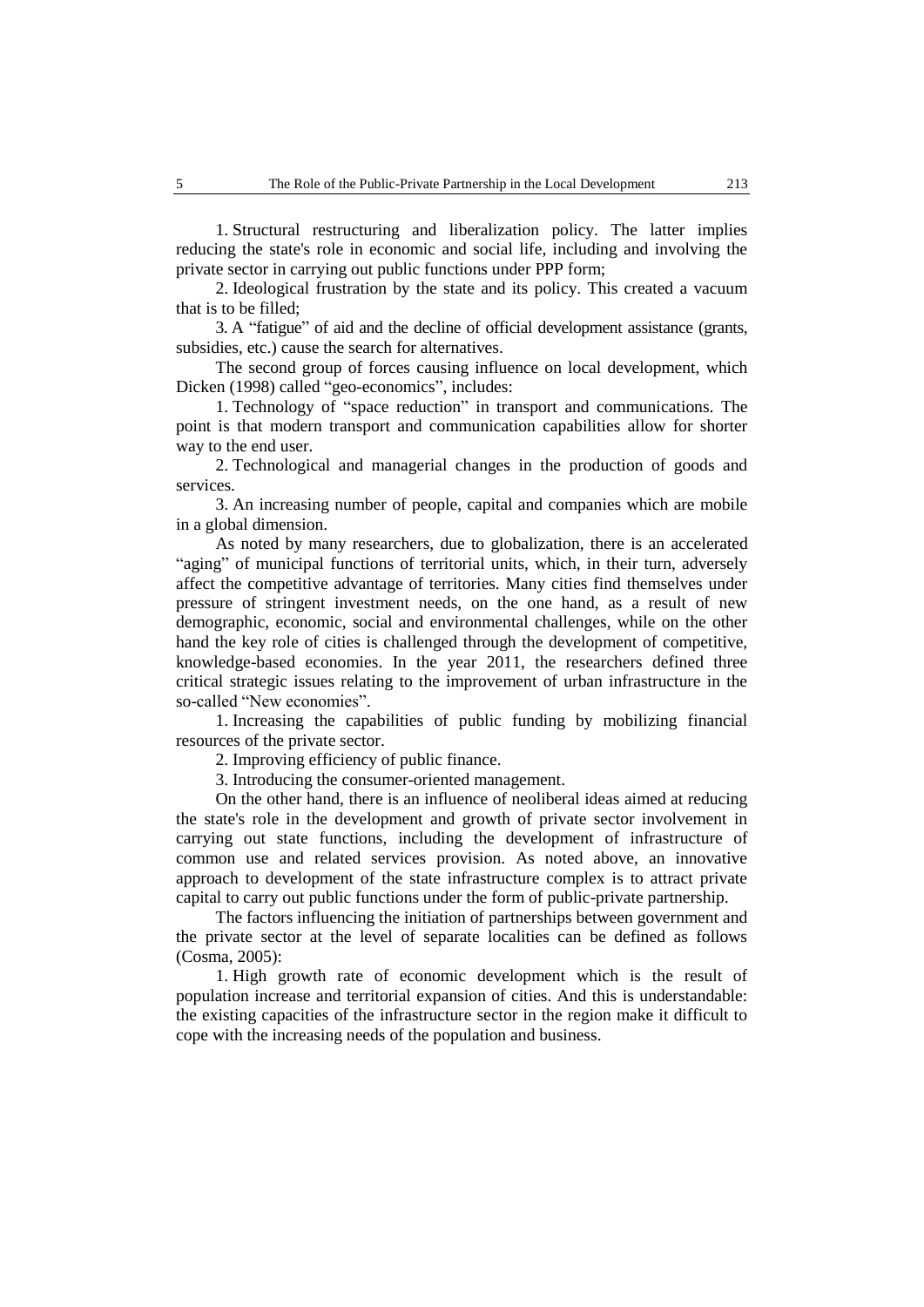2. Development of infrastructure and management of services provision by public institution. This, in its turn, presupposes an increase in attracting additional funding because, as international experience shows, the possibilities of the state budget to meet these needs are insufficient.

3. Policy aimed at improving the quality of life at local level. This implies stimulating entrepreneurship and attracting investments at local level.

4. Trends of transferring certain functions concerning infrastructure management and related services provision by public institutions to private companies. This primarily concerns the utility sector, when private business is involved in the collection and disposal of solid waste, maintenance of technological and computer equipment, transport services provision etc.

5. Lack of necessary capacities by local authorities, which would give it an opportunity to realize common use infrastructure development projects and public service delivery. In particular, in most cases of the construction of public infrastructure assets is done with the involvement of private procurement and construction firms.

6. The recognition, by both sides (government and private business), of the common risks and the ability to distribute them in the most suitable way. This factor will favor the efficiency of budgetary resources use as well as local infrastructure projects implementation and related services provision, which results in reduced timing of construction, delivery of infrastructure facilities on time or ahead of schedule, reduction of overall costs, of unexpected losses and service delivery costs, etc.

7. Useful experience that both state and private business can obtain, resulting from the use of PPP. This is a mutual benefit from cooperation between partners who are antagonistic in their nature. For government agencies, responsible for infrastructure development and related services provision, it supposes the use of a commercial approach, which means focus on the end user, which will result in the increase of the level of satisfaction, improvement of service quality and reduction of costs.

8. Peculiarities of natural and geographical factors (availability of fossil minerals, relief, climate, etc.). In this case, the cooperation of the state and private business will help to fully put into value the potential of the territories, which under the traditional approach would be impossible because of budget constraints. This may relate to the development of tourism infrastructure, investments in the development of mineral resource deposits and supporting local initiatives (e.g. folk crafts).

9. The limited capabilities of local budgets. They are the primary incentive to attract private business opportunities under the form of PPP to implement in order to improve state functions in the field of infrastructure development and related services provision. Thus, the private sector resources, among other advantages, allow financing infrastructure projects and measures, including social ones, which under the traditional approach would remain unfulfilled, due to budget restrictions.

The specificity of public-private partnerships at local level is that most infrastructure services are designed to meet the social needs of the population and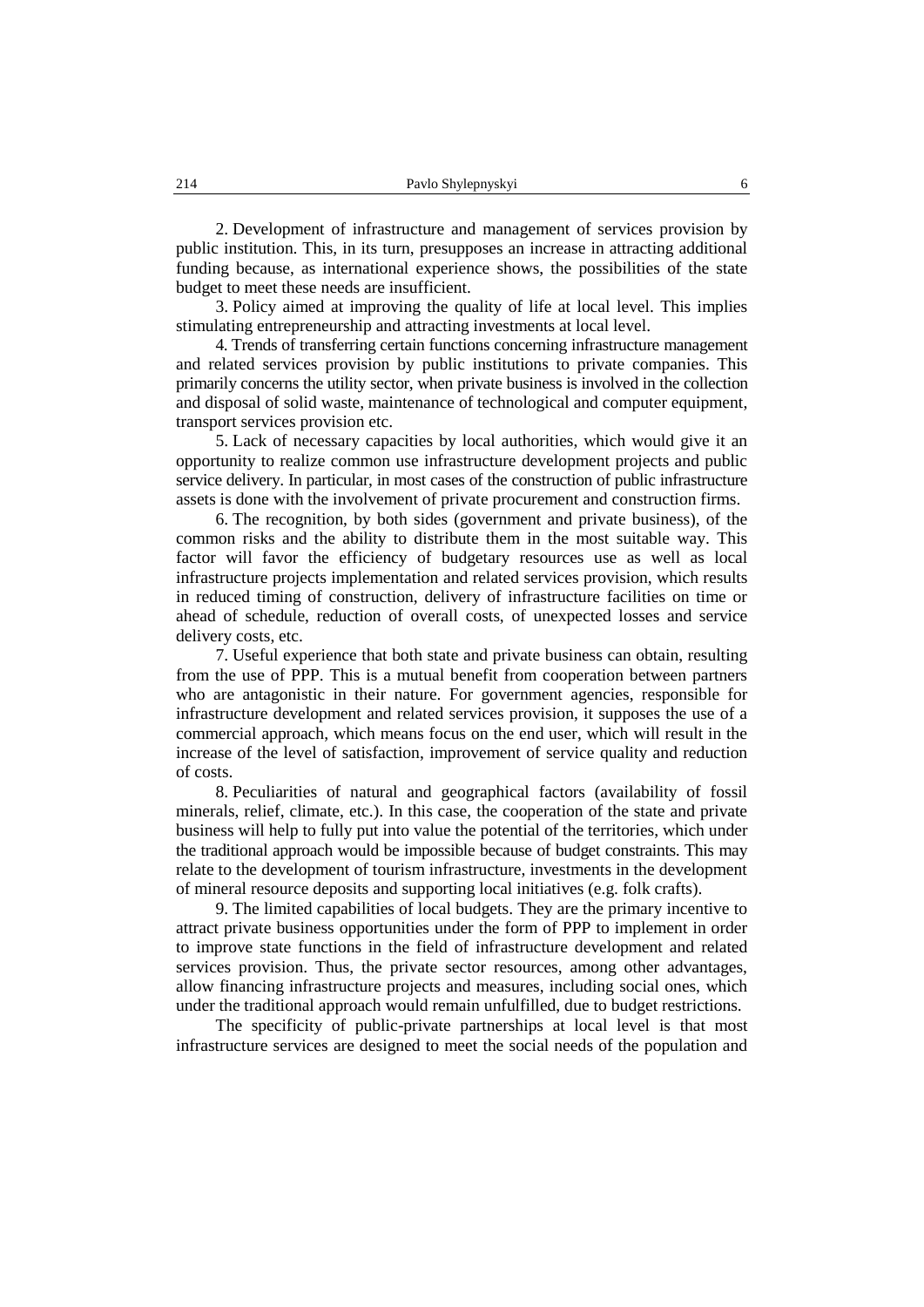therefore involve the influence of stakeholders on the progress of such projects. The point is that the implementation of PPP projects at local level affects two aspects, critical for end users: service quality and pricing. To avoid conflict situations, in the world practice there is involvement of civil society institutions and local communities to control private participant to comply with the established standards of service quality and level of tariffs, so as to ensure its accessibility to population.

The analysis of the use of public-private partnerships at regional and local levels allowed us to conclude that all PPP projects can be combined into two major groups: of strategic nature (often called partnerships, aimed at developing regional marketing) and those aimed to meet the specific needs of areas (building infrastructure facilities and related services provision). The main feature of the cooperation between the state and the private sector in the development of public infrastructure and related services provision of strategic nature is that they are directed to solve social and economic problems of a certain territory in general, increase its competitiveness and create conditions for economic growth. These are joint efforts of the state and the private sector in solving the unemployment problems, in investment attraction, innovation application, promotion of entrepreneurship, etc.

An illustrative example of cooperation between the state and private business in the sphere of innovation are the technology centers, business incubators, clusters, most of which have been launched in the European countries since the 1980s. The share of state and private sector in these institutions vary, depending on the proximity to the market; the state would prevail in science parks, while the private sector would prevail in the structure of founders of business parks.

# **4. CONCLUSIONS**

The use of PPPs in municipal infrastructure will enable:

1. More effective use of limited budgetary resources of local communities in the development of infrastructure facilities and services of local importance.

2. Acceleration of the development of infrastructure complex at local level.

3. Implementation of those municipal infrastructure projects, which would be impossible if only the local resources are relied upon.

4. Re-allocation of existing resources of the territorial unit in favor of other social goals.

5. Introduction of innovation technologies at local level, requiring additional investments.

6. Improvement of the quality of public services provided to end users and diminution of their costs.

7. Implementing the managerial experience and commercial approach of the private sector in the provision of local infrastructure services that will improve efficiency in general.